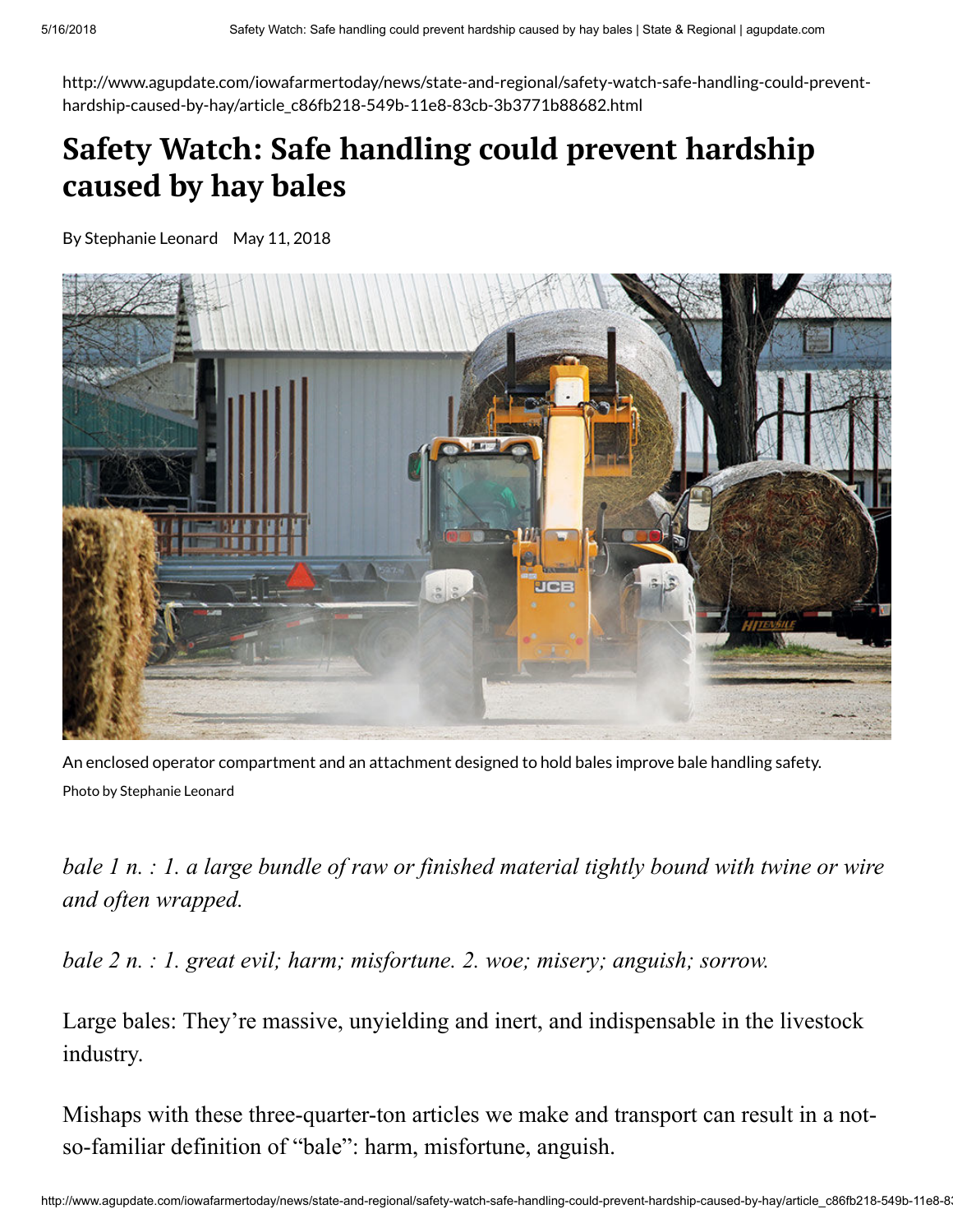Bale fires are one misfortune, but they don't compare with loss of life.

### Dangerous situations

Consider some of the tragedies in recent years:

A farmer in Iowa died when a large bale he had just stacked fell on him.



One of several round bales lost from a semitrailer struck an oncoming pickup, causing a crash that killed both its passengers in Minnesota.

A South Dakota man was unloading large bales from his semitrailer when "one got loose and crushed him."

A 10-year-old in Iowa died after a round bale that was being moved with a skid loader fell off the equipment and rolled over him.

In two different incidents in Iowa, truck drivers died when they were struck by large bales that fell off their trailers. Both victims were standing on the ground on the opposite side of the trailer from where bales were being unloaded. Unloading from one side caused bales to shift and topple off the other side, unbeknownst to the unloading operators.

A man was injured in a multi-vehicle accident in Illinois when a rear-end collision of two hay-hauling trucks caused a round bale to fall off and strike his vehicle.

In two separate incidents in Iowa, farmers died in tractor rollovers that resulted when their tractors drove up over bales that fell off their front loaders.

An Iowa farmer moving bales was struck and killed by a raised bale that rolled backwards off the front loader into the tractor operator's area.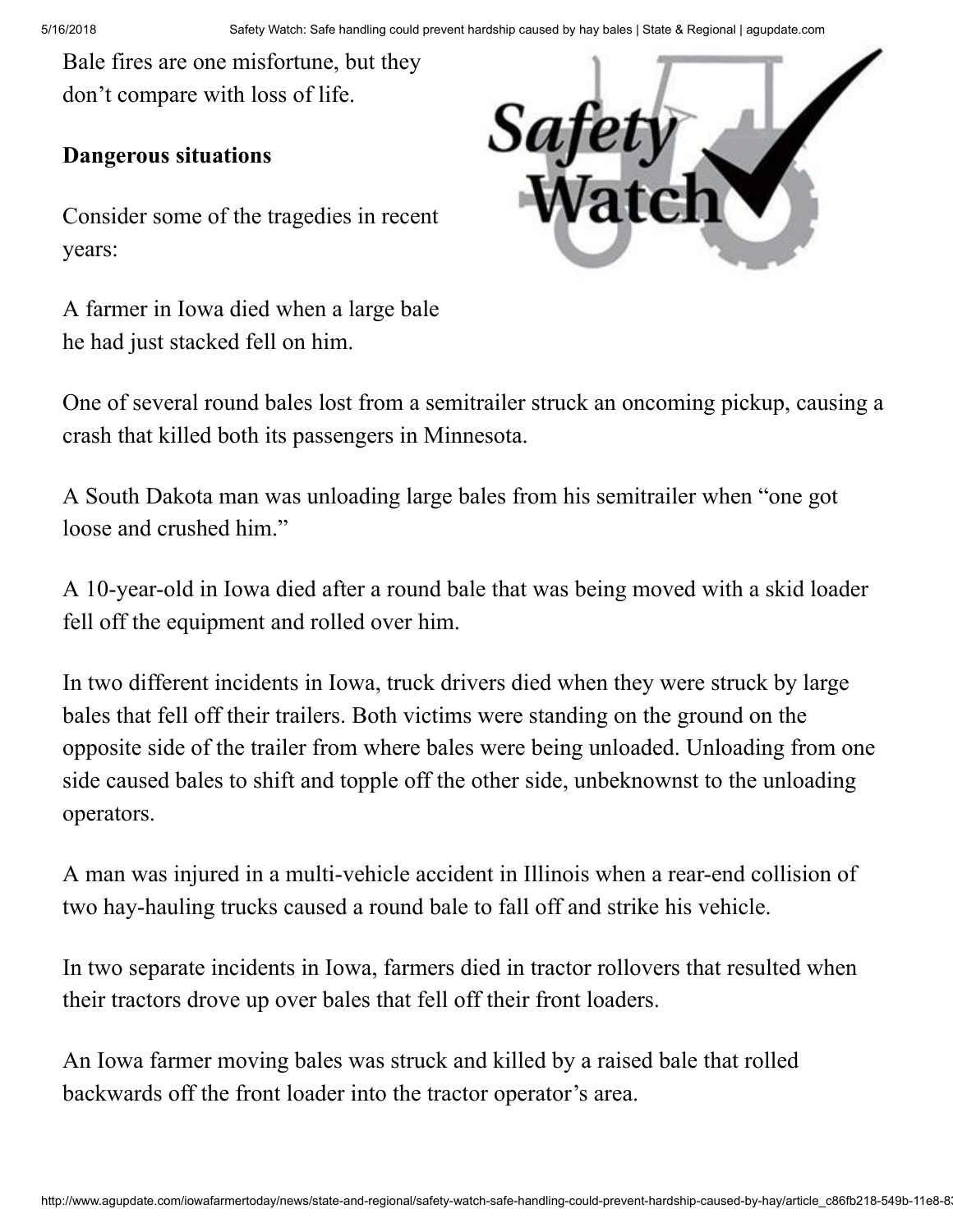An Iowa man died after he was struck by a raised bale that fell apart while he cut the wrapping.

An Iowa farmer's tractor overturned and pinned him when he used it to try to stop a round bale from rolling downhill; the tractor ran up on onto the bale and overturned.

A Wisconsin man died after he was trapped under a large bale of corn stalks.

The scenarios that can turn into a worst-case outcomes, when gravity or unanticipated movement put a bale into motion, include these:

- when bales are raised at an elevation above you or others
- when bales are stacked precariously
- when trailers are loaded and unloaded
- when any coworkers, bystanders or kids are in a work area during bale handling
- when you're moving bales with a tractor or equipment that is not equipped with FOPS (falling object protective structure) or full cabin ROPS
- when the equipment you are using is balancing or cradling the bale, instead of securely grabbing and holding it
- when bales are hauled unsecured on beds and trailers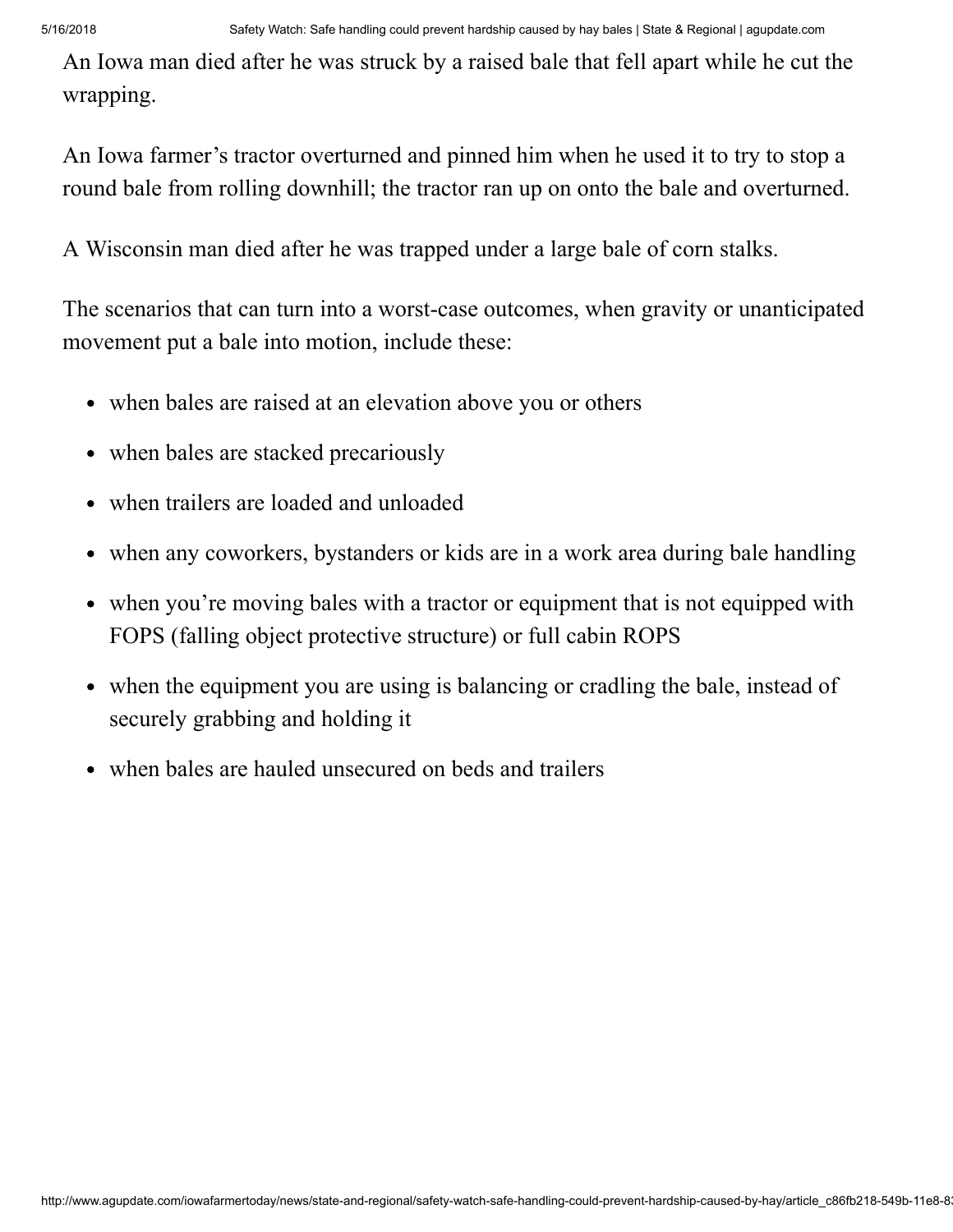# Safe and secure

#### Q: What over-the-top tiedowns are needed to safely secure a load?

A: The minimum number of tiedowns depends on the length and weight of articles in the load, and if the load is prevented from forward movement (i.e., with blocking, bracing or other cargo).

| When the article is not prevented<br>from forward movement and:  | Minimum tiedowns needed                  |
|------------------------------------------------------------------|------------------------------------------|
| $\bullet$ length is 5 feet or less; weight is 1,100 lbs. or less |                                          |
| length is 5 feet or less; weight is over 1,100 lbs.              | $\overline{2}$                           |
| length is over 5 but less than 10 feet, regardless of weight     | $\overline{2}$                           |
| $\bullet$ length is 10 feet or more, regardless of weight        | 1 for every 10 feet and fraction thereof |
| When the article is nowanted from forward mayomant.              |                                          |

#### When the article is prevented from forward movement:

• regardless of weight

1 for every 10 feet and fraction thereof

All tiedown assemblies are assigned a Working Load Limit (WLL) that designates the dependable strength of the tiedown assembly. The aggregate WLL for all tiedown assemblies used to secure the load must be at least 50 percent of the cargo weight. Tiedown condition, anchor points and inspection also factor in.

Stephanie Leonard

## Safe handling and transport

You can reduce the risks of injury and property damage with safe practices:

- Use equipment with FOPS or enclosed ROPS that protect the operator compartment.
- Use equipment attachments designed to grab and securely hold large bales: bale spears, bale squeezers, grabbers, grappler hooks and bale hugger arms.
- Keep the bale on a front attachment as low as possible during transport.
- Keep the area on both sides of a trailer clear of bystanders during loading and unloading.
- Maintain a line-of-sight and communication with helpers and truck drivers during loading and unloading. Don't unload until tiedowns are off and drivers are out of range.
- When you're transporting by trailer, secure your load to keep it from tipping, shifting, and falling.